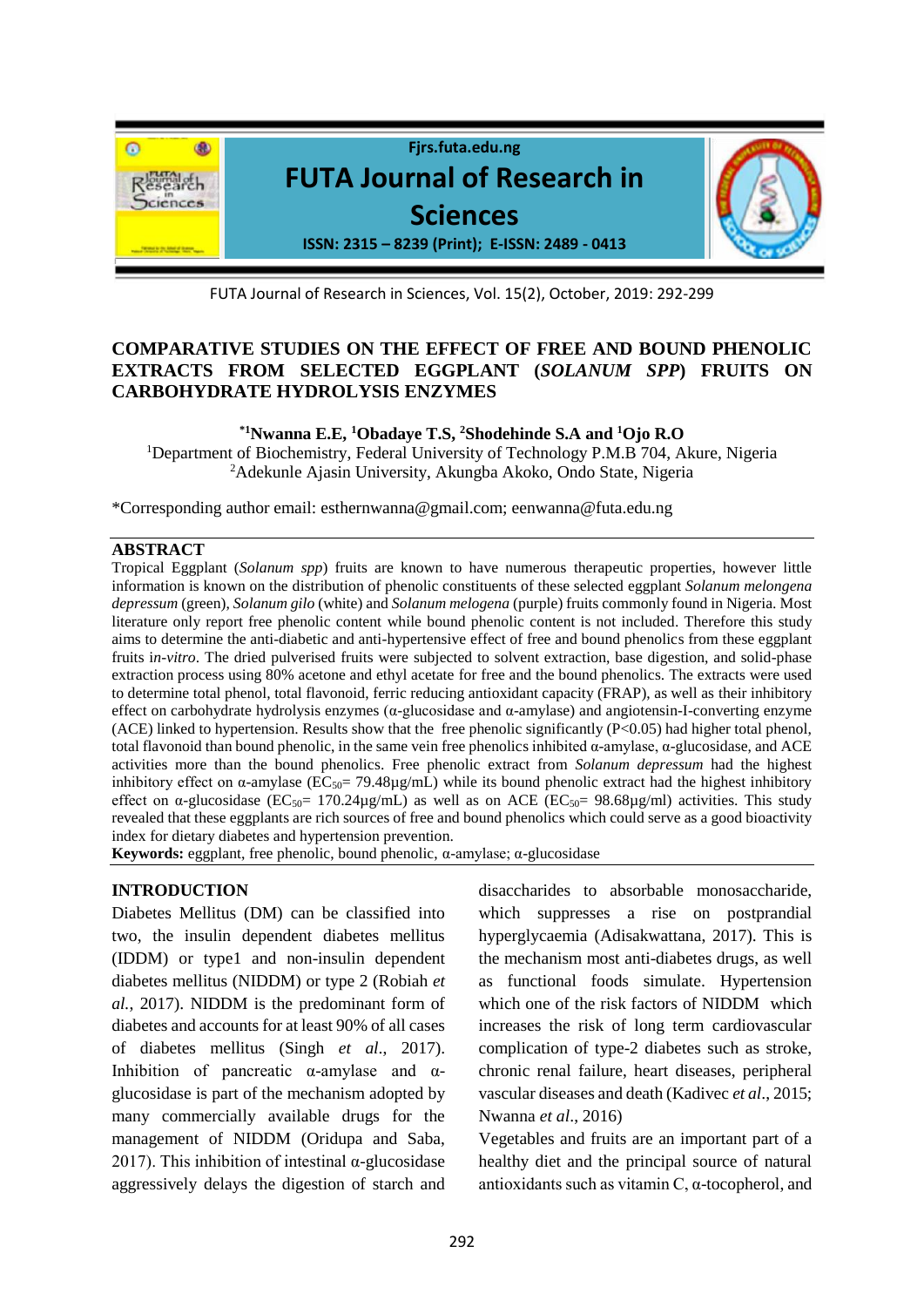phenolic compounds (Ames *et al*. 1993). These antioxidants have been linked to the protection against diseases provided by fruits and vegetables (Harasym and Oledzki 2014). Eggplant, commonly called garden egg in West Africa is an edible fruits vegetable crop belonging to the family Solanaceae. The family is one of the largest and most important families of vegetable which are tropical in origin (Nwanna *et al*., 2016). Eggplant not only provides antioxidants but also helps in the development of blood vessels, required to prevent tumour growth and metastasis, and also inhibits inflammation that could lead to atherosclerosis (Kadivec *et al*., 2015). The phenolic contents and antioxidant activities of tropical eggplant fruits are underestimated, to a large extent, the bound fractions are not considered in some way. Furthermore, the extraction procedure used for the isolation of the phenolic compounds from plant materials could have a significant impact of the outcome of any investigation aimed at evaluating the properties of the phenolic compounds in plant materials, because it would dictate the nature and quantity of the phenolic compounds obtained in the extracts (Kajdzanoska *et al*., 2011). This study aims to extract the free and the bound phenolic from *Solanum melongena depressum*, *Solanum gilo* and *Solanum melogena* fruits predominant in South West Nigeria, and also assess the therapeutic effect of these extracts on carbohydrate hydrolysing enzymes (αglucosidase and α-amylase) and hypertension (angiotensin-I-converting enzyme) in *in-vitro.*

## **MATERIALS AND METHODS**

The selected species of the eggplants *Solanum gilo* (white), *Solanum melongena* (purple), and *Solanum melongena depressum* (green) were purchased from Akure main market. The identification and authentication of the samples were carried out at the Crop, Soil, and Pest management (CSP) Department of the Federal University of Technology, Akure. The free soluble and the bound phenolic were extracted using the method of Chu *et al* (2002).

All chemicals and reagents used were of analytical grade, and were sourced from Sigma Co. (St Louis MO) while water used was glass distilled.

## **Determination of Total Phenol Content**

The total phenol content was determined according to the method of Singleton *et al* (1999). Appropriate dilutions of the free and bound phenolic extracts were oxidized with 2.5 ml 10% Folin-Ciocalteau's reagent (v/v) and neutralized by 2.0 ml of 7.5% sodium carbonate. The reaction mixture was incubated for 40 min at 45°C and the absorbance was measured at 765 nm using Jenway 6305 spectrophotometer. The total phenol content was subsequently calculated as gallic acid equivalent.

## **Determination of Total Flavonoid Content**

The total flavonoid content of the free and bound phenolic extracts was determined using a slightly modified method reported by Meda *et al* (2005). Briefly, 0.5 ml of appropriately diluted sample extract were mixed with 0.5 ml methanol, 50 μl 10% AlCl3, 50 μl 1 M potassium acetate and 1.4 ml water and allowed for incubation at room temperature for 30 min. The absorbance of the reaction mixture was subsequently measured at 415 nm and the total flavonoid content was calculated as quercetin equivalent.

## **Determination of Reducing Property (FRAP)**

The reducing property of the free and bound phenolic extracts was determined by assessing the ability of the extracts to reduce  $FeCl<sub>3</sub>$  solution as described by Oyaizu (1986). 2.5 ml aliquot was mixed with 2.5 ml of 200 mM sodium phosphate buffer (pH 6.6) and 2.5 ml of 1% potassium ferricyanide. The mixture was incubated at  $50^{\circ}$ C for 20 min and then 2.5 ml of 10% trichloroacetic acid was added. This mixture was centrifuged at 2000 x g for 10 min. 5 ml of the supernatant was mixed with an equal volume of water and 1 ml of 0.1% ferric chloride. The absorbance was measured at 700 nm and ferric reducing power was subsequently calculated as ascorbic acid equivalent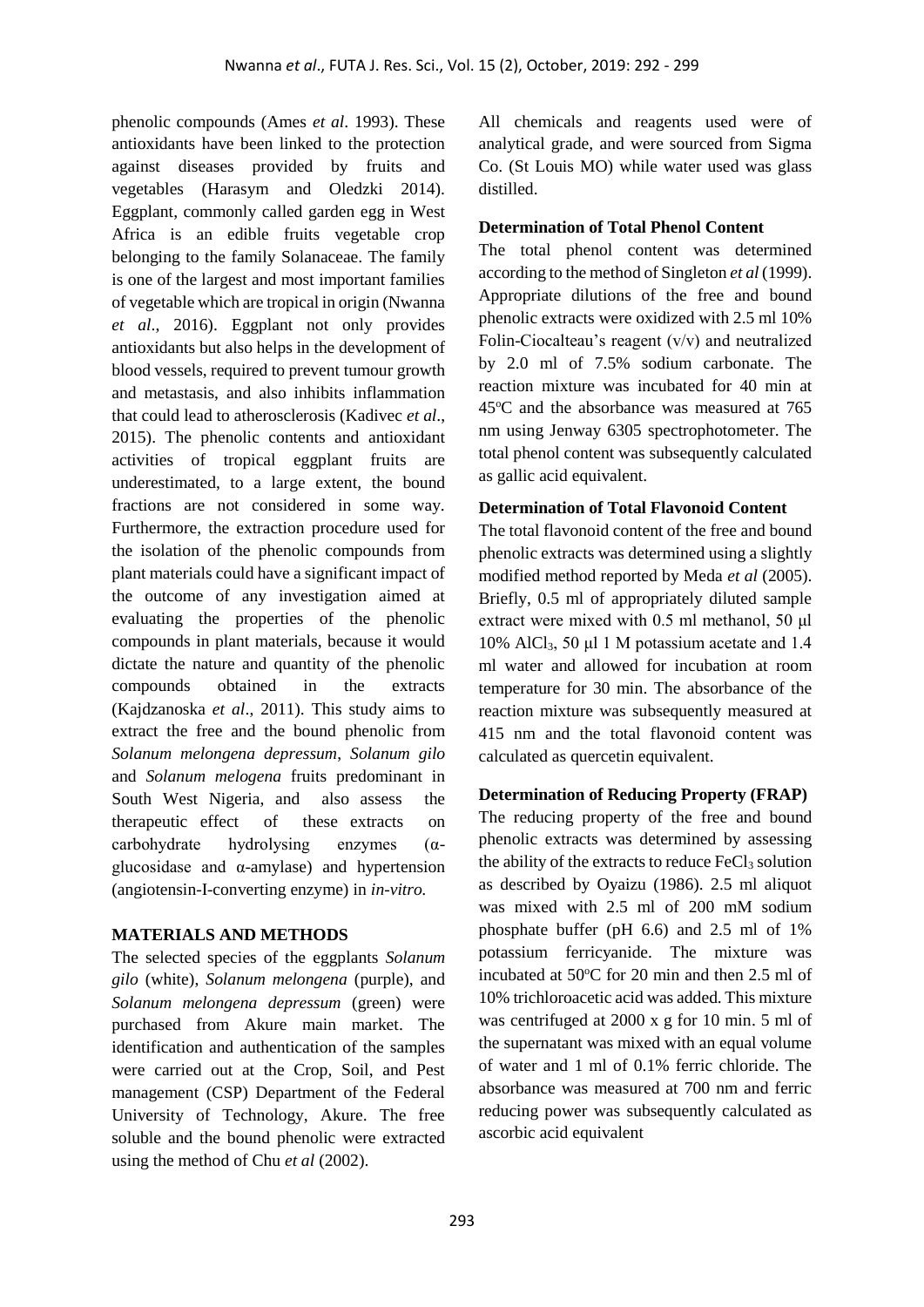## **Angiotensin I-Converting Enzyme (ACE) Inhibition**

The angiotensin-I converting enzyme assay was done using a slightly modified method of Cushman and Cheung (1971). The free and bound phenolic eggplant extracts  $(0 - 50 \text{ ul})$  and 50 μl ACE (EC 3.4.15.1) solution was incubated at 37  $\mathrm{C}$  for 15 min. The enzymatic reaction was initiated by adding 150 μl of 8.33 mM of the substrate Bz–Gly–His–Leu in 125 mM Tris–HCl buffer (pH 8.3) to the mixture. After incubation for 30 min at  $37^{\circ}$ C, the reaction was arrested by adding 250 μl of 1 M HCl. The Gly–His bond was then cleaved and the Bz–Gly produced by the reaction was extracted with 1.5 ml ethyl acetate. Thereafter the mixture was centrifuged to separate the ethyl acetate layer; then 1 ml of the ethyl acetate layer was transferred to a clean test tube and evaporated. The residue was dissolved in distilled water and its absorbance was measured at 228 nm using UV spectrophotometer (Jenway). The ACE inhibitory activities were later expressed as percentage inhibition.

#### **α- amylase Inhibition assay**

**RESULTS**

The free and bound phenolic eggplant extracts  $(500 \mu l)$  and  $500 \mu l$  of 0.02 M sodium phosphate buffer (pH 6.9 with 0.006 M NaCl) containing Hog pancreatic α-amylase (EC 3.2.1.1)  $(0.5)$ mg/ml) were incubated at 25°C for 10 min. Then, 500 μl of 1% starch solution in 0.02 M sodium phosphate buffer (pH 6.9 with 0.006 M NaCl) was added to each tube. The reaction mixtures was incubated at 25°C for 10 min and stopped with 1.0 ml of dinitrosalicylic acid colour reagent. Thereafter, the mixture was incubated in a boiling water bath for 5 min and cooled to room temperature. The reaction mixture was then diluted by adding 10 ml of distilled water, and absorbance measured at 540 nm using the spectrophotometer Jenway 6305. (Worthington, 1993). The percentage (%) enzyme inhibitory activity of the aqueous extracts was calculated

#### **α - glucosidase Inhibition assay**

Appropriate dilution of the frre and bound phenolic eggplant extracts  $(0 - 200 \mu l)$  and 100 μl of α-glucosidase (EC 3.2.1.20) solution in 0.1 M phosphate buffer (pH 6.9) was incubated at 25  $\degree$ C for 10 min. Then, 50  $\mu$ l of 5 mM pnitrophenyl-α-D-glucopyranoside solution in 0.1 M phosphate buffer (pH 6.9) was added. The mixtures were incubated at  $25^{\circ}$ C for 5 min, before taking the absorbance at 405 nm in the spectrophotometer. The  $\alpha$ -glucosidase inhibitory activity was expressed as percentage inhibition (Apostolidis *et al*., 2007)

#### **Data analysis**

The results of replicate readings were pooled and expressed as means of standard deviation ±SD. (Zar, 1984). A significant difference was taken to be (P<0.05). The  $IC_{50}$  was calculated using nonlinear regression analysis.

| Table 1: Phenolic content of three species of African eggplant |                              |                            |
|----------------------------------------------------------------|------------------------------|----------------------------|
| Sample                                                         | Free phenolic $(mgGAE/g)$    | Bound phenolic $(mgGAE/g)$ |
|                                                                |                              |                            |
| Green                                                          | $1.11 \pm 0.01^a$            | $0.68 \pm 0.04^{\text{a}}$ |
| Purple                                                         | $1.54 \pm 0.01^b$            | $0.65 \pm 0.02^{\text{a}}$ |
| White                                                          | $1.37 \pm 0.17$ <sup>a</sup> | $0.49 \pm 0.01^b$          |

Data represent mean of triplicate determinations. Values with the same superscript letter along the same column are not significantly different  $(p< 0.05)$ .mgGAE: Milligram Gallic acid equivalent.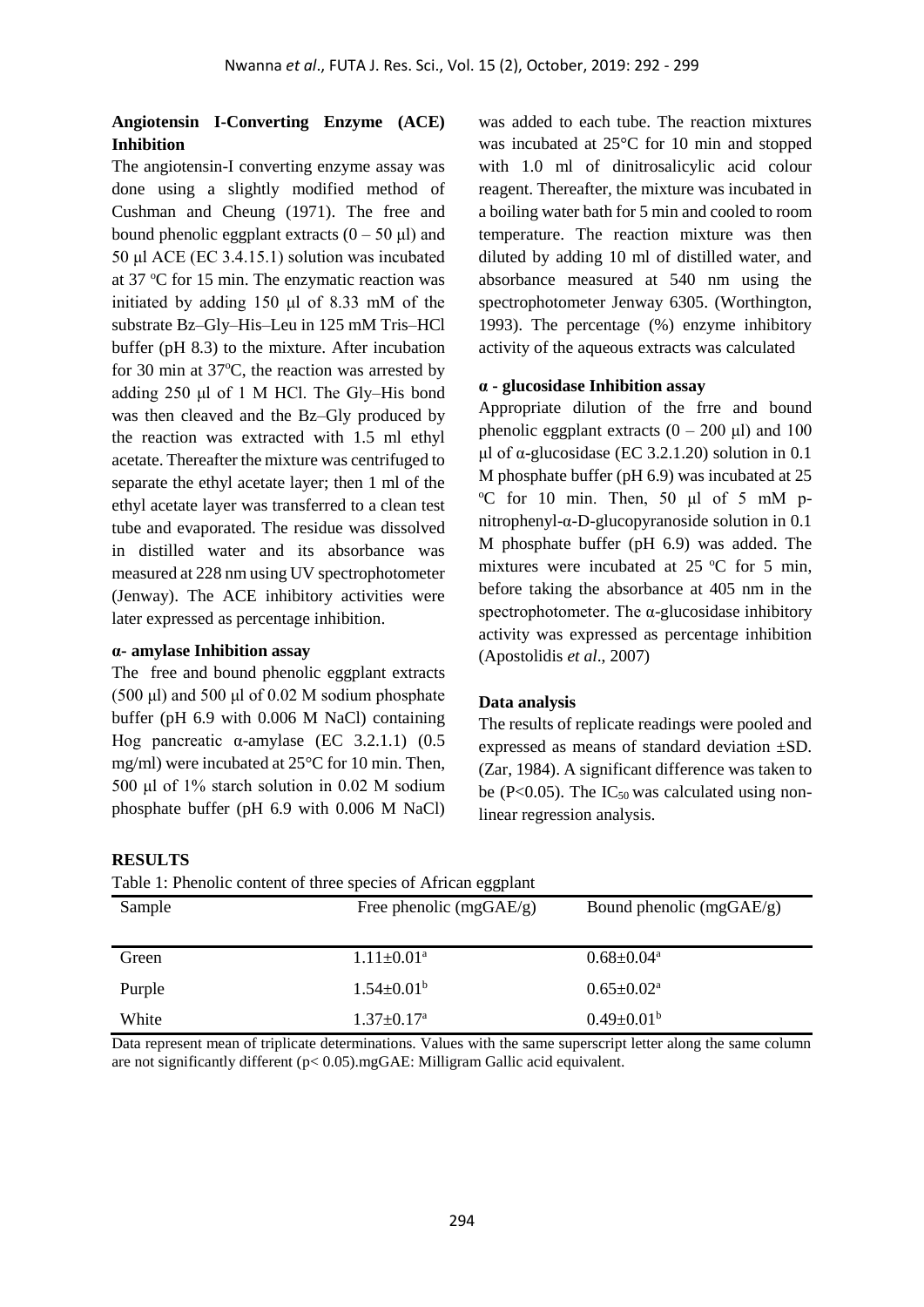| Table 2: Total Flavonoid content of the eggplant. |  |
|---------------------------------------------------|--|
|---------------------------------------------------|--|

| Sample | Free phenolic $(mgQE/g)$   | Bound phenolic $(mgQE/g)$  |
|--------|----------------------------|----------------------------|
| Green  | $0.59 \pm 0.18^{\text{a}}$ | $0.26 \pm 0.03^{\text{a}}$ |
| Purple | $0.33 \pm 0.05^{\text{a}}$ | $0.23 \pm 0.07^{\text{a}}$ |
| White  | $0.55 \pm 0.13^{\text{a}}$ | $0.10 \pm 0.03^b$          |

Data represent means of triplicate determinations. Values with the same letter along the same column are not significantly different (*P* < 0.05). (mg.QE/g) Milligram Quercetin equivalent.

Table 3: Ferric reducing antioxidant capacity of the eggplant

| Sample | Free phenolic $(mg/g)$     | Bound phenolic $(mg/g)$      |
|--------|----------------------------|------------------------------|
| Green  | $9.40 \pm 0.10^b$          | $7.70 \pm 0.10^a$            |
| Purple | $10.3 \pm 0.20^b$          | $8.20 \pm 0.20^b$            |
| White  | $12.3 \pm 0.25^{\text{a}}$ | $6.50 \pm 0.27$ <sup>a</sup> |

Data represent means of triplicate determinations. Values with the same letter along the same column are not significantly different  $(P < 0.05)$ .



Figure 1. Effect of extract inhibition on angiotensin-1-converting enzyme in concentrationdependent manner. Values represent means of replicate readings.

Table 4: IC<sub>50</sub> of the free and bound phenolics on  $\alpha$ -amylase enzyme ( $\mu$ g/ml) activity.

| Sample | Free phenolics                | Bound phenolics                |
|--------|-------------------------------|--------------------------------|
| Green  | 79.48±4.27ª                   | $128.63 \pm 4.14$ <sup>a</sup> |
| White  | $81.43 \pm 4.86^a$            | $127.87 \pm 4.65^{\circ}$      |
| Purple | $86.52 \pm 4.71$ <sup>a</sup> | $157.67 \pm 7.61^{\circ}$      |

Data represent means of triplicate determinations. Values with the same letter along the same column are not significantly different ( $P < 0.05$ ).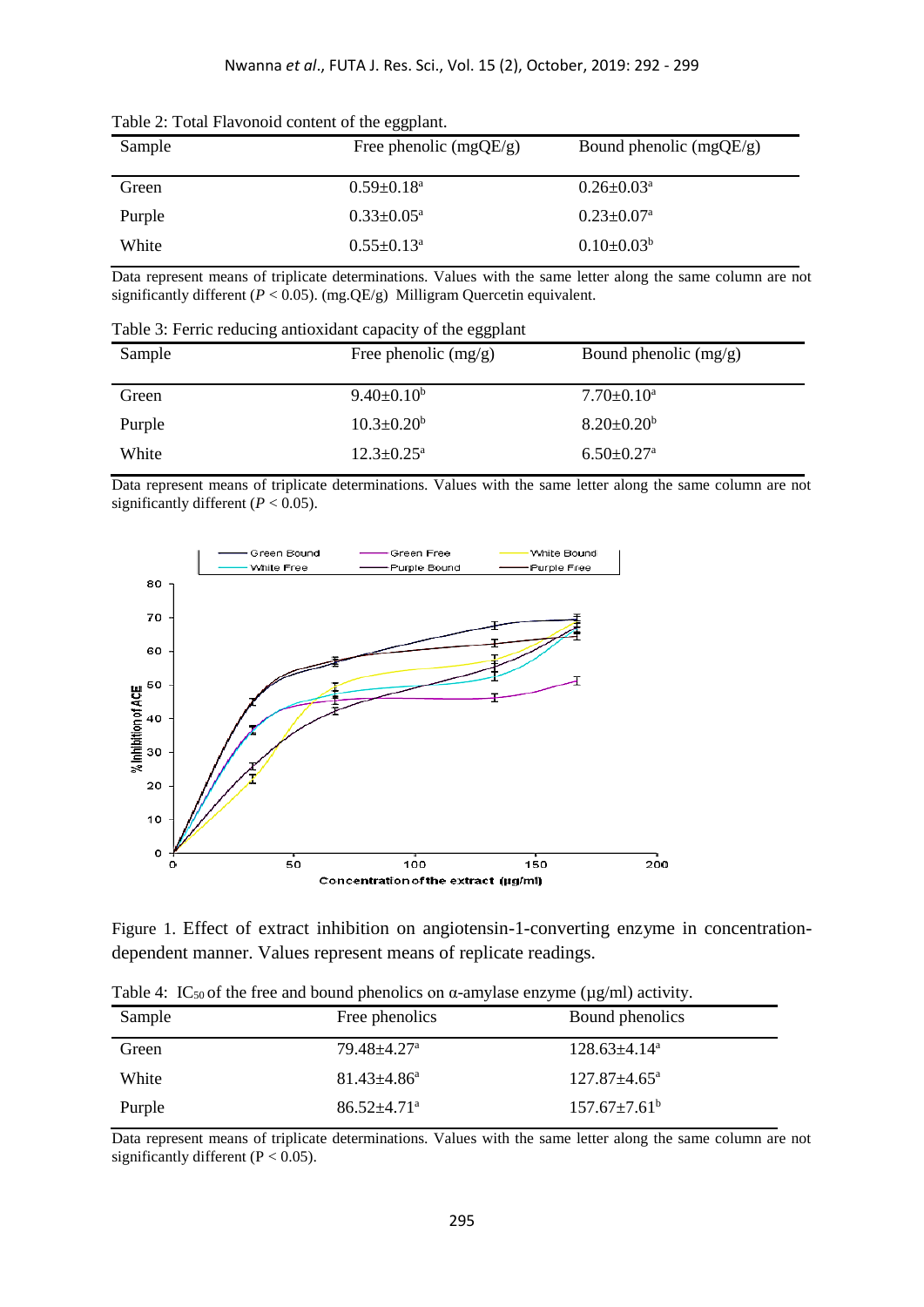| Sample | Free phenolics                 | Bound phenolics                 |
|--------|--------------------------------|---------------------------------|
| Green  | $105.55 \pm 5.55^{\mathrm{a}}$ | $170.24 \pm 6.50^{\circ}$       |
| White  | $106.52 \pm 5.16^a$            | $458.70 \pm 11.50$ <sup>c</sup> |
| Purple | $104.84 \pm 4.79$ <sup>a</sup> | $373.69 \pm 10.05^b$            |

Table 5: IC<sub>50</sub> of the free and bound phenolic on  $\alpha$ -glucosidase enzyme (ug/ml) activity

Data represent means of triplicate determinations. Values with the same letter along the same column are not significantly different ( $P < 0.05$ ).

Table 6: IC<sub>50</sub> of the free and bound phenolic on ACE ( $\mu$ g/ml) activity.

| Sample | Free phenolics                 | Bound phenolics             |
|--------|--------------------------------|-----------------------------|
| Green  | $134.84 \pm 7.70^{\circ}$      | $98.68 \pm 4.35^{\text{a}}$ |
| White  | $111.95 \pm 4.47$ <sup>a</sup> | $110.28 \pm 5.20^{\circ}$   |
| Purple | $105.93 \pm 4.40^{\circ}$      | $114.63 \pm 5.10^b$         |

Data represent means of triplicate determinations. Values with the same letter along the same column are not significantly different ( $P < 0.05$ ).

#### **DISCUSSION**

The phenolic contents and antioxidant activities of the eggplant fruits could be underestimated if the bound phenolic compounds are not considered. In this study, the extraction efficiencies of various solvents were investigated in terms of the total content of the free and bound phenolic compounds, as well as the phenolic profiles and antioxidant activities of the extracts. It is well known that phenolic compounds exist in both free and bound forms in plant cells, and that the free phenolic compounds are solvent extractable. In contrast, the bound phenolic compounds, which are covalently bound to the plant matrix, cannot be extracted into water or aqueous/organic solvents mixtures (Perez-Jimenez and Torres, 2011). Although the total phenolic content and antioxidant activities of some tropical eggplant fruits have been reported previously, a study by Fetegbe *et al*., (2012) revealed that total phenolic content measures the total amount of phenolic, which include the flavonoids. Findings from this study are consistent with the one reported by Fetegbe *et al*., (2012) which reveal that extracts from *Solanum*  species are rich in phenolic and flavonoids compounds with strong antioxidant properties (Chu *et al*., 2002, Nwanna *et al.*, 2016). Free

phenols are more readily absorbed and thus, exert beneficial bioactivity in early digestion, it is also possible that different plant foods with different amounts of bound phytochemicals can be digested, absorbed at different sites of the gastrointestinal tract and play their unique health benefits as evidence from the results of this study (Table 1 and 2). These eggplants free phenolic was significantly  $(P<0.05)$  higher than bound phenolic however the green (*Solanum melongena depressum*) and the purple (*Solanum melogena*) species had a twofold of the bound phenolic when compared with the white (*Solanum gilo*) specie which could be attributed to the bound form content. Reducing power is a novel antioxidation defence mechanism; the mechanisms available to affect this property are by electron transfer and hydrogen atom transfer (Rong, 2010). The ability of the free and bound extracts of the eggplants to reduced Iron (III) to Iron (II) is due to their constituents but the free phenolics have higher reducing power ability than the bound phenolics as revealed in (Table 3) this observed activity could be as a results of delay in the bioavailability of bound phenolic than the soluble free phenolics. Whitaker and Stommel (2003) showed that eggplants contain unusual pigments and large amounts of other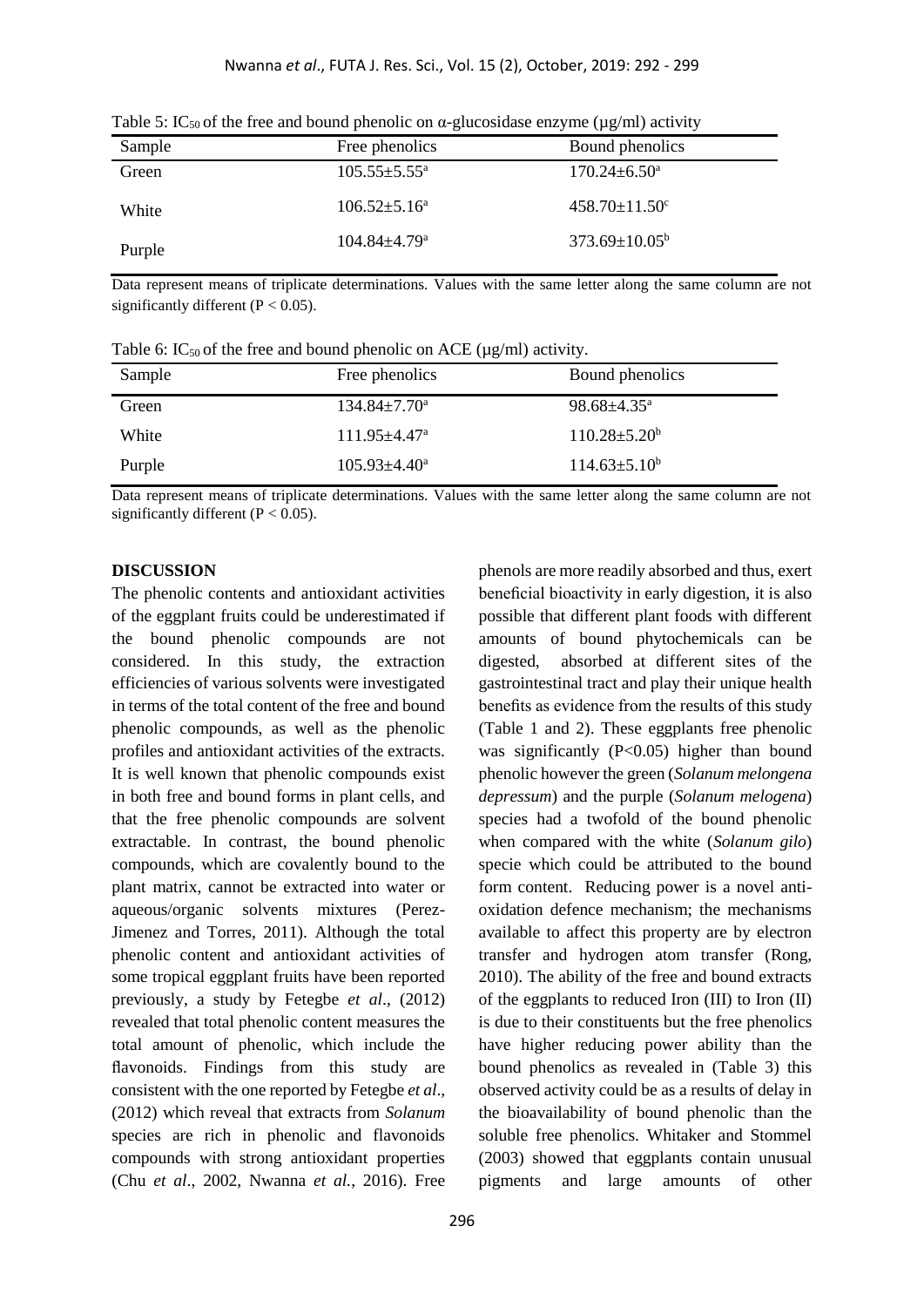phytochemicals, particularly phenolic compounds, which are thought to confer much strong antioxidant activity as reported from this study. The inhibition of  $\alpha$ -amylase,  $\alpha$ glucosidase by both the free and bound phenolic extracts of eggplants could have contributed to their use in the management of diabetes by inhibiting starch hydrolysing enzymes reducing the amount glucose absorbed into the blood thereby ameliorating the diabetes incidence. The Free and bound phenolic extracts inhibited  $\alpha$ amylase, α-glucosidase and Angioten 1 converting enzymes (Table 4-6) also the  $IC_{50}$ values depict the inhibition concentration, indicates their potential benefit for type-2 diabetes and hypertension (Kwon *et al*., 2008). In *in-vitro* experiments the lower the IC values the better the inhibitory potential. This study reveals no significant difference (p>0.05) in the inhibitory potential of the eggplant species except for *Solanum melongena depressum* which seems to have the highest inhibition of these enzymes. Pharmaceutically, stronger inhibition of α-amylase when compared to α-glucosidase is of great importance in addressing some of the side effects associated with drugs such as metformin, acarbose and voglibose presently used for the management of diabetes (Nwanna *et al*., 2013). The free phenolic was able to have better inhibition of these enzymes which however agree with the results of their total phenolics and flavonoids. Both the free and bound phenolic extracts from the eggplant species inhibited angiotensin -1- converting enzymes (ACE) activity in a concentrationdependent manner from Figure 1, although the bound phenolics had a better inhibition from the IC<sup>50</sup> Table 6. This activity could not be farfetched from the synergistic ability of the bound phenolics content. Also, Kahlon *et al* (2007) found than eggplant showed amongst other plant fruits the lowest bile acid-binding capability which helps in solubilizing fats because increased of fat in blood vesicles could lead to atherosclerosis as one of the risk factor of hypertension. Thus the findings from this study showed that the bound *Solanum melongena depressum* and *Solanum melongena* were found

to have the highest inhibitory effect on the enzymes linked to hypertension (ACE) than the their free phenolic content which means that these eggplants could serve as a better agent in the management and treatment of hypertension. The use of acetone yielded the highest total contents of free phenolics, flavonoid compounds from the extract which exhibited the highest antioxidant activity and anti-diabetic property. The use of an acid hydrolysis method resulted in lower extraction efficiency and antioxidant activity for the bound phenolic compounds as seen from the different species of the eggplant used except that the anti- hypertensive ability was better with bound form extract, the results from this study is the reverse to that obtained on litchi pulp extracts as reported by Su *et al*.,(2014), which could be due to the uniqueness and characteristic of the eggplant fruits which clearly shows that it is rich in soluble polyphenols and flavonoids.

## **CONCLUSION**

This study reveals the in-vitro therapeutic property of the free and bound phenolic extracts of selected eggplant fruits could exhibit antidiabetic and antihypertensive properties. *Solanum melongena depressum* and *Solanum melongena* were found to have a better output based on their free and bound phenolic content.

## **REFERENCES**

- **Adisakwattana, S.,** (2017). Cinnamic acid and its derivatives. Nutrients, 9 (2), p.163.
- **Ames B.N., Shigenaga M.K and Hagen T.M.** (1993): Oxidants antioxidants and the degenerative diseases of aging. Proceedings of the National Academy of Sciences of the United States of America, 90: 7915–7922.
- **Apostolidis E, Kwon YI, Shetty K** (2007). Inhibitory potential of herb, fruit, and fungal-enriched cheese against key enzymes linked to type 2 diabetes and hypertension. Inno. Food Sci. Emerging Technol. 8:46-54.
- **Chu Y, Sun J, Wu X, Liu RH.** (2002). Antioxidant and antiproliferative activity of common vegetables. Journal of Agriculture and Food Chemistry 50:6910–6.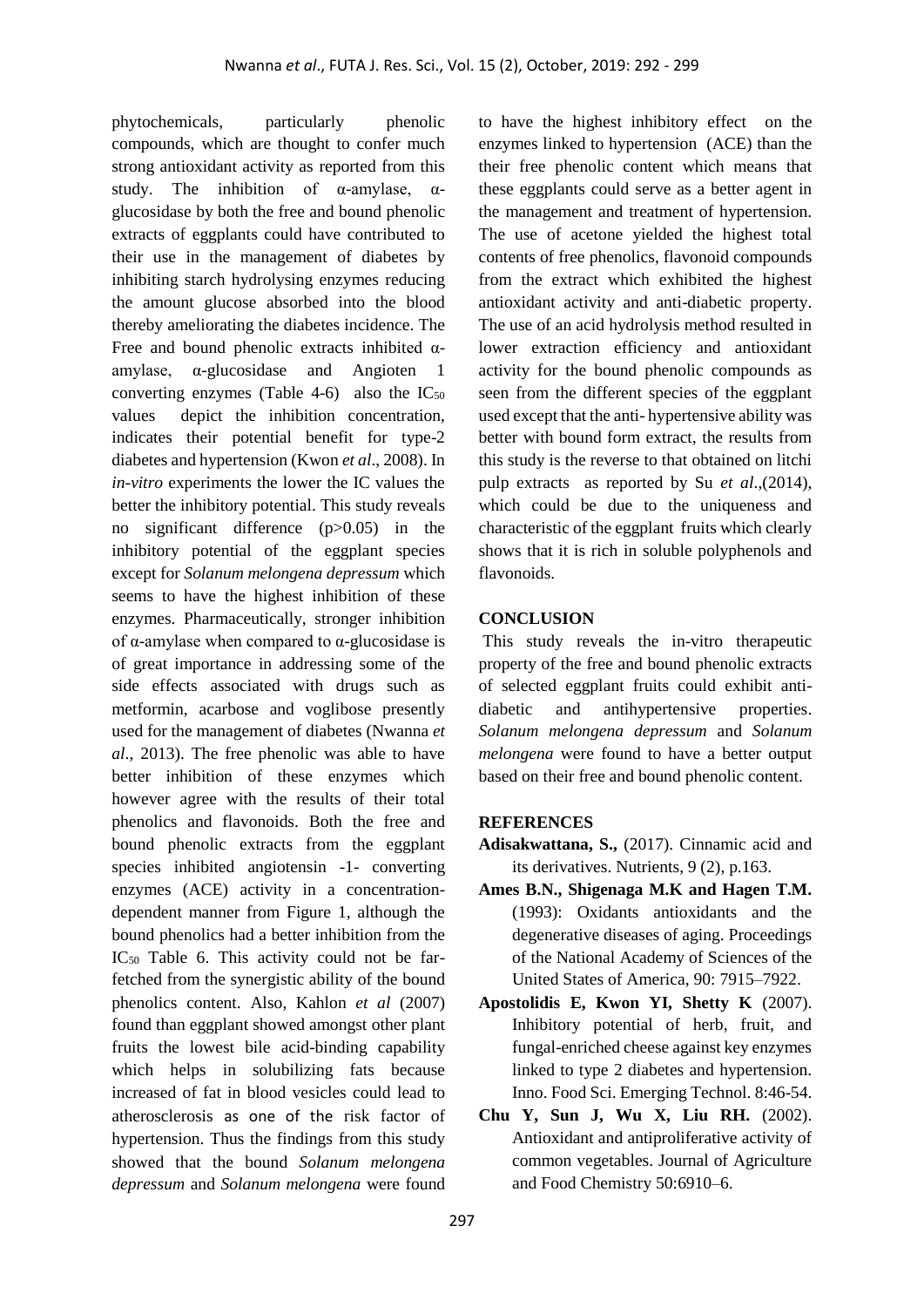- **Cushman, DW. Cheung,H.S.** (1971). Spectrophotometric assay and properties of the angiotensin I-converting enzyme of rabbit lung, Biochem. Pharmacol. 20 1637– 1648.
- **Fetegbe MA, Rocha JBT, Ibukun EO, Kade IJ** (2012). A comparative study on ripe and unripe eggplant (S.melongena) as dietary antioxidant sources. J Med Plant Res. 6(18):90.
- **Harasym J and Oledzki R. (2014):** Effect of fruit and vegetable antioxidants on total antioxidant capacity of blood plasma. Nutrition, 30: 511–517.
- **Kadivec, M., Kopjar, M., Žnidarčič, D. and Požrl, T.,** (2015). Potential of eggplant peel as by-product. Acta alimentaria, 44(1), pp.126-131.
- **Kajdzanoska M, Petreska J and Stefova M.**  (2011). Comparison of different extraction solvent mixtures for characterization of phenolic compounds in strawberries. J Agric Food Chem 59: 5272–5278.
- **Kahlon TS, Chapman MH, Smith GE** (2007). In vitro binding of bile acids by okra, beets, asparagus, eggplant, turnips, green beans, carrots, and cauliflower. Food Chemistry. 103(2): 676–680.
- **Kwon, Y.I., Apostolidis, E. and Shetty, K.,** (2008). In vitro studies of eggplant (*S melongena*) phenolics as inhibitors of key enzymes relevant for type 2 diabetes and hypertension. Bioresource Technology, 99(8), pp.2981-2988.
- **Meda A, Lamien CE, Romito M, Millogo J, Nacoulma O.G** (2005) Determination of the total phenolic, flavonoid and proline contents in Burkina Fasan honey, as well as their radical scavenging activity. Food Chem. 91:571–577.
- **Nwanna, E.E., Ibukun, E.O. and Oboh, G.**  (2013). Inhibitory effects of methanolic extracts of two eggplant species from South-western Nigeria on starch hydrolysing enzymes linked to type-2 diabetes. African Journal of Pharmacy and Pharmacology. 7(23), pp. 1575-1584
- **Nwanna, E.E., Ibukun, E.O. and Oboh, G.** (2016). Effect of some Tropical Eggplant Fruits (*Solanum Spp*) Supplemented Diet On Diabetic Neuropathy In Experimental male Wistar rats In-vivo. Functional Foods in Health and Disease, 6(10), pp.661-676.
- **Oridupa, O.A. and Saba, A.B.** (2017). Diabetes mellitus in Nigeria and the on-going search for a cure from medicinal plants: a review. Afr. J. of Diabe Med. 25(2).
- **Oyaizu M** (1986). Studies on products of browning reaction: antioxidative activity of products of browning reaction prepared from glucosamine. Japanese J. of Nutr. 44:307–315.
- Perez-Jimenez J, and Torres J.L.<sup>(2011)</sup>. Analysis of nonextractable phenolic compounds in foods: the current state of the art. J Agric Food Chem .59:12713– 12724.
- **Robiah, S., Jenie, R.P., Dahrul, M., Nurdin,** *et al* (2017). Infra Red Light Emitting Diode in 1200 nm Range has Moderate Performance in Detecting Glucose in Human Blood Glucose Model. Earth and Environmental Science 58:1
- **Rong T.** (2010). Chemistry and biochemistry of dietary polyphenol. Nutrients.2:1231 1246.
- **Singh, S., Nigam, N., Gupta, S. and Kumar, S.** (2017). Adverse drug reactions monitoring of newer oral hypoglycemic drugs in a tertiary care hospital of North India: a prospective study. In. J.of Basic & Clinical Pharma. 6(10), 2434 -2440.
- **Singleton VL, Orthofer R, Lamuela-Raventós**  RM. (1999). Analysis of total phenols and other oxidation substrates and antioxidants by folin-ciocalteu reagent. Enzym299, 152- 178.

**Su D, Zhang R, Hou F, Zhang M, Guo J, Huang F, Deng Y and Wei Z.** (2014). Comparison of the free and bound phenolic profiles and cellular antioxidant activities of litchi pulp extracts from different solventsBMC Complementary and Alternative Medicine 14:9.